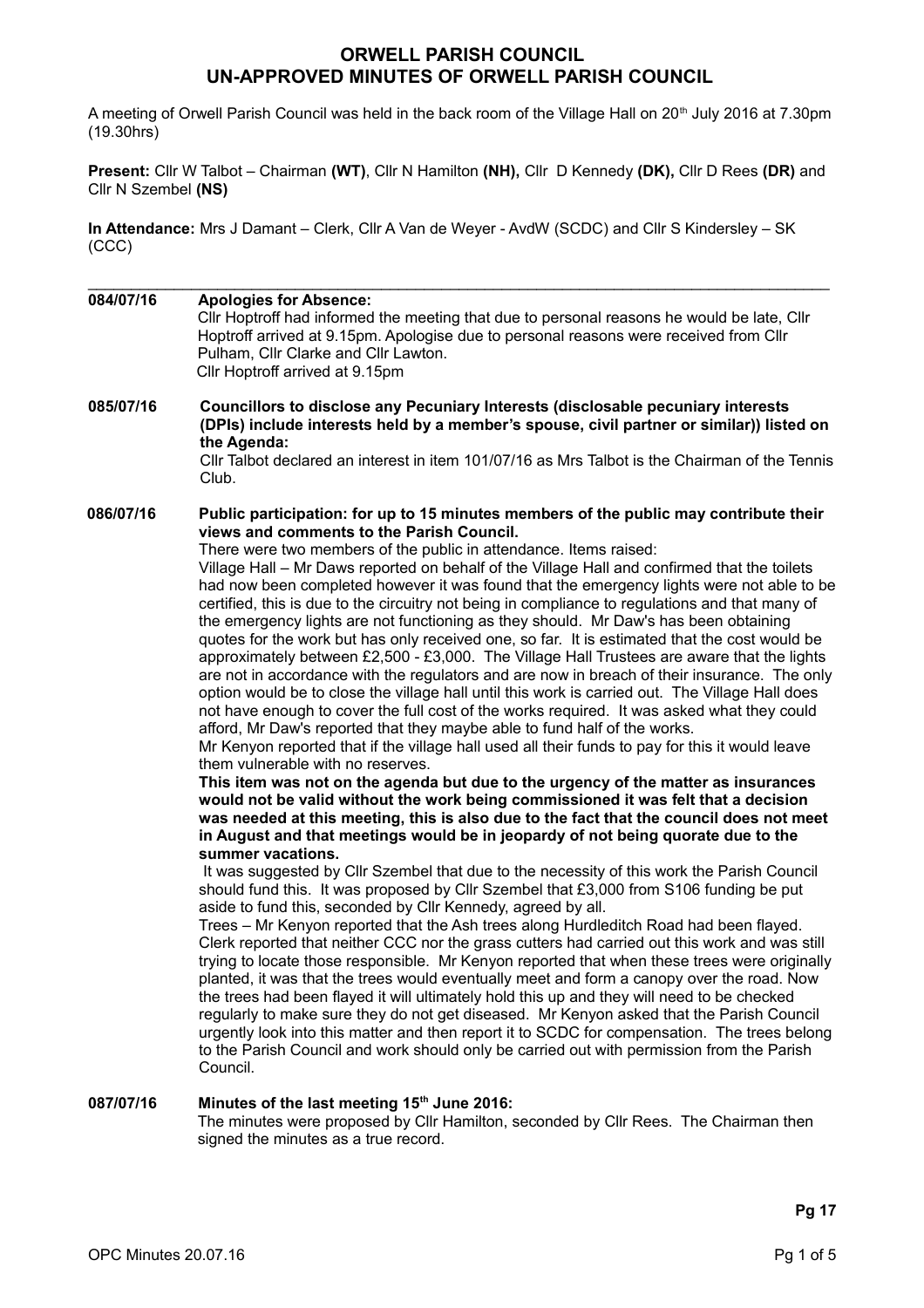**088/07/16 CCC Report:**

Cllr Kindersley had previously circulated his report.

**Devolution:** At the recent Parish Liaison meeting devolution was discussed. It will result in a directly elected Mayor and is also offering money to go towards the extra houses required for Cambridge and with the increasing pressure from Government to build more houses this would help. Over the next 15 years there needs to be 42 new schools built: 26 primary; 12 secondary and 4 special schools.

CCC will only be cutting the grass twice yearly, however some areas will be cut more for safety reasons (site lines), residents are encouraged to report, via the website, any areas they feel may need cutting.

Cllr Talbot, who with Cllr Pulham, attended the Parish Liaison meeting reported his concern of the lack of information on governance, Cllr Kindersley stated that there is no governance detail available at the moment.

Cllr Talbot enquired if devolution is for Cambridgeshire and P'boro, Cllr Kindersley stated that at this moment that is correct but that other counties maybe able to join later.

Cllr Van de Weyer reported that at the moment Suffolk and Norfolk were looking into doing their own.

### **089/07/16 SCDC Report:**

The consultation for the City Deal runs until October 2016 and is asking residents for suggestions on how traffic congestion in Cambridge can be dealt with.

Mr Steven Kelly has been appointed as the new Director of Planning.

There has been, in principal, an agreement for an ice rink but there needs to be a further £1.8m loan. The benefit of such a scheme has not yet been demonstrated.

## **090/07/16 City Deal: Consultation until Monday 10th October** [\(www.gccitydeal.co.uk/congestion\)](http://www.gccitydeal.co.uk/congestion)

- Better bus services and expanded use of Park & Ride
- Better pedestrian and cycling infrastructure
- Improved public space and air quality
- Peak-time Congestion Control Points (PCCPs)
- A Workplace Parking Levy
- On-street parking controls
- Smart technology
- Travel planning

Cllr Talbot reported that at the recent Parish Liaison meeting emphasis was being placed on more housing, better bus stops/hubs, though there are fewer buses, Investment ideas appear to be for Cambridge City, with little consideration for needed infrastructure improvements.

It would appear that the main concern is with traffic issues within the city, but it does not deal with the extra houses/people in the South Cambridgeshire area and the congestion already being experienced, with the extra housing the congestion outside the city will only increase and there appears to be no planning in dealing with the extra vehicles travelling to the hubs. It was suggested that all Parish Councillors look over the City Deal, Cllr Talbot will put a response together which will then be circulated to councillors for their responses.

#### **Action: WT**

**091/07/16 Planning: WT, CH, AP, MC and DR** *(Town and Country Planning Act 1990 schedule 1, paragraph 8)* **(Full planning minutes with comments are available on line or from the Clerk).**   *Planning meeting held on Monday 4th July 2016* **Land at Hurdleditch Road,S/3190/15/OL –** Application is due to go before the Planning Committee at SCDC. Meeting to go through items that will be reported by the Parish Council representative at the meeting. (see item 092/07/16)  *Planning meeting held on 20th July 2016 – No Meeting*

### **092/07/16 Development Proposal on Hurdleditch Road (next to the primary school)** S106 contributions. The application as been refused by SCDC so there is nothing to discuss at the moment.

#### **093/07/16 Insurance:**

The insurance cover is adequate however there needs to be agreements for areas that the Parish Council may rent out, Chapel Orchard, Clunch Pit and Recreation Ground. With regards to the Beacon, this was originally the property of SCDC but it appears that they are now the property/responsibility of the Parish Council, Clerk to check and if this is the case and if so to include on the insurance policy. **Action: Clerk**

**Pg 18**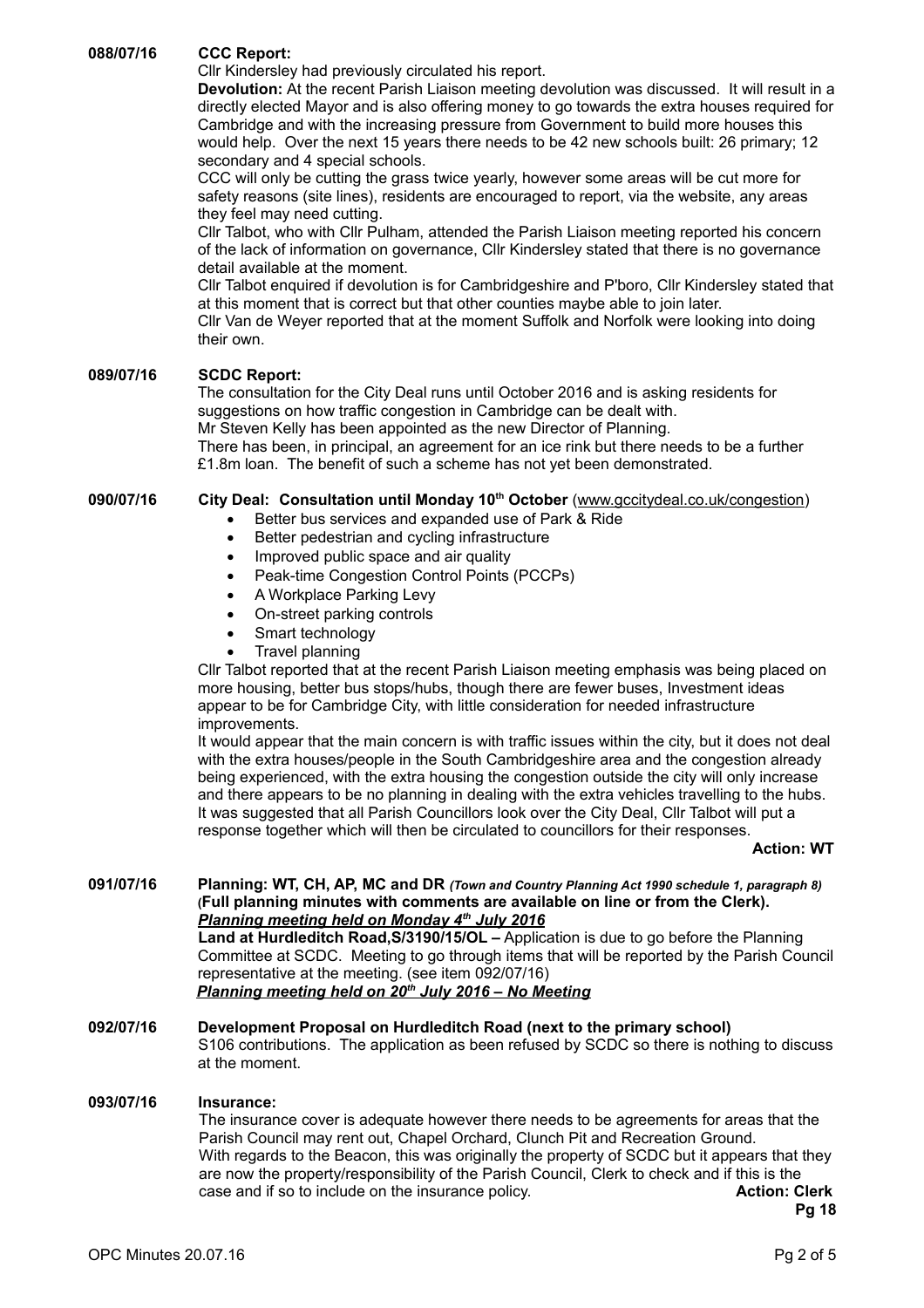The bridge across the brook is another item which needs to be identified as to whom is responsible. In the past it has been difficult to get a definitive answer to this from SCDC, the developers of Brookside are adamant that this bridge is not their responsibility. Clerk to request a definitive answer from SCDC and if needed to take on the responsibility of the bridge themselves. **Action: Clerk**

Allotments – responsibility for the insurance cover, needs to be clarified. **Action: Clerk** The asset register is presently being updated.

## **094/07/16 Community Benefit:**

Nothing to report.

#### **095/07/16 National Salary Award 2016-2018:**

These pay scales have been done over a two year period 1<sup>st</sup> April 2016 and 1<sup>st</sup> April 2017 SCP23 will increase by from 10.836 to 10.944 and then from 10.944 to 11.054. Clerk's salary to be back dated in September; for April – Aug salaries already paid at the old rate, if agreed It was proposed by Cllr Kennedy, seconded by Cllr Hamilton to accept this salary award.

## **096/07/16 Financial Matters:**

1. Financial Statements for July – to be signed off in September 2.Payments and Additional payments for *July Local Government Act (LGA); Public Health Act (PHA); Open Space Act (OSA)*

### **Payments awaiting authorisation**

| 920.24    | 0 | July salary                | LGA 1972 s112                                                                                                                                            |
|-----------|---|----------------------------|----------------------------------------------------------------------------------------------------------------------------------------------------------|
| 181.19    | 0 | July PAYE/NI               | LGA 1972 s112                                                                                                                                            |
| 903.21    | 0 | August salaries            | LGA 1972 s112                                                                                                                                            |
| 170.31    | 0 | <b>August PAYE/NI</b>      | LGA 1972 s112                                                                                                                                            |
| 180.00    | 0 | office rent July & Aug     | LGA 1972 s133                                                                                                                                            |
| 180.00    | 0 | Premises licences - band B | LGA 1972 s                                                                                                                                               |
| 264.00    |   |                            | OSA 1906 s9/10                                                                                                                                           |
| 66.00     |   |                            | OSA 1906 s9/10                                                                                                                                           |
| 900.00    |   |                            | LGA 1972 s                                                                                                                                               |
| 23.06     |   |                            | LGA 1972 s                                                                                                                                               |
| 7.99      | 0 | lock for rec               | LGA 1972 s                                                                                                                                               |
| 78.27     | 0 | Clerk cover                | LGA 1972 a112                                                                                                                                            |
| 9.00      | 0 | Clerk expenses             | LGA 1972 s113                                                                                                                                            |
| 0         | 0 | Expenses                   | LGA 1972 s113                                                                                                                                            |
| 85.00     | 0 | Internal auditor           | LGA 1972 s                                                                                                                                               |
| £1,157.68 |   |                            | LGA 1972 s                                                                                                                                               |
| 96.60     |   |                            | LGA 1972 s                                                                                                                                               |
|           |   |                            | 44.00 Grass BG 2536/2552<br>11.00 Grass Rec 2537<br>150.00 S106 consultancy<br>0.92 Electric pavilion<br>192.95 Benches<br>16.10 Rospa annual inspection |

**Additional payments:** These costs have already been agreed but may not have appeared on the agenda.

**Deposits:**

| HMRevenue | £4,912.51 | VAT repayment |
|-----------|-----------|---------------|
| D Rees    | £ 20.00   | Allotments    |

Finances were proposed to be correct by Cllr Kennedy, seconded by Cllr Hamilton, all agreed.

### **097/07/16 A10 Corridor Group and Survey:**

There was a fault with the original survey recording equipment, is in the process of being redone.

### **098/07/16 HM Queen's 90th Birthday Celebrations:**

The Clunch Pit BBQ which was held to commemorate the Queen's birthday was well attended.

Tree and bulb planting**:** Cllr Talbot will contact the Wildlife Trust and will report back at the next meeting. **Agenda: WT**

#### **099/07/16 Big Lottery Fund:**

This along with other grants needs to be looked into as this could be another source of income for particular projects which would benefit residents; however they take time and a lot of work needs to be done prior to submission. For large projects it may be useful to employ a professional. Projects need to be identified and then put out for public consultation. Agenda item for next meeting.

**Pg 19**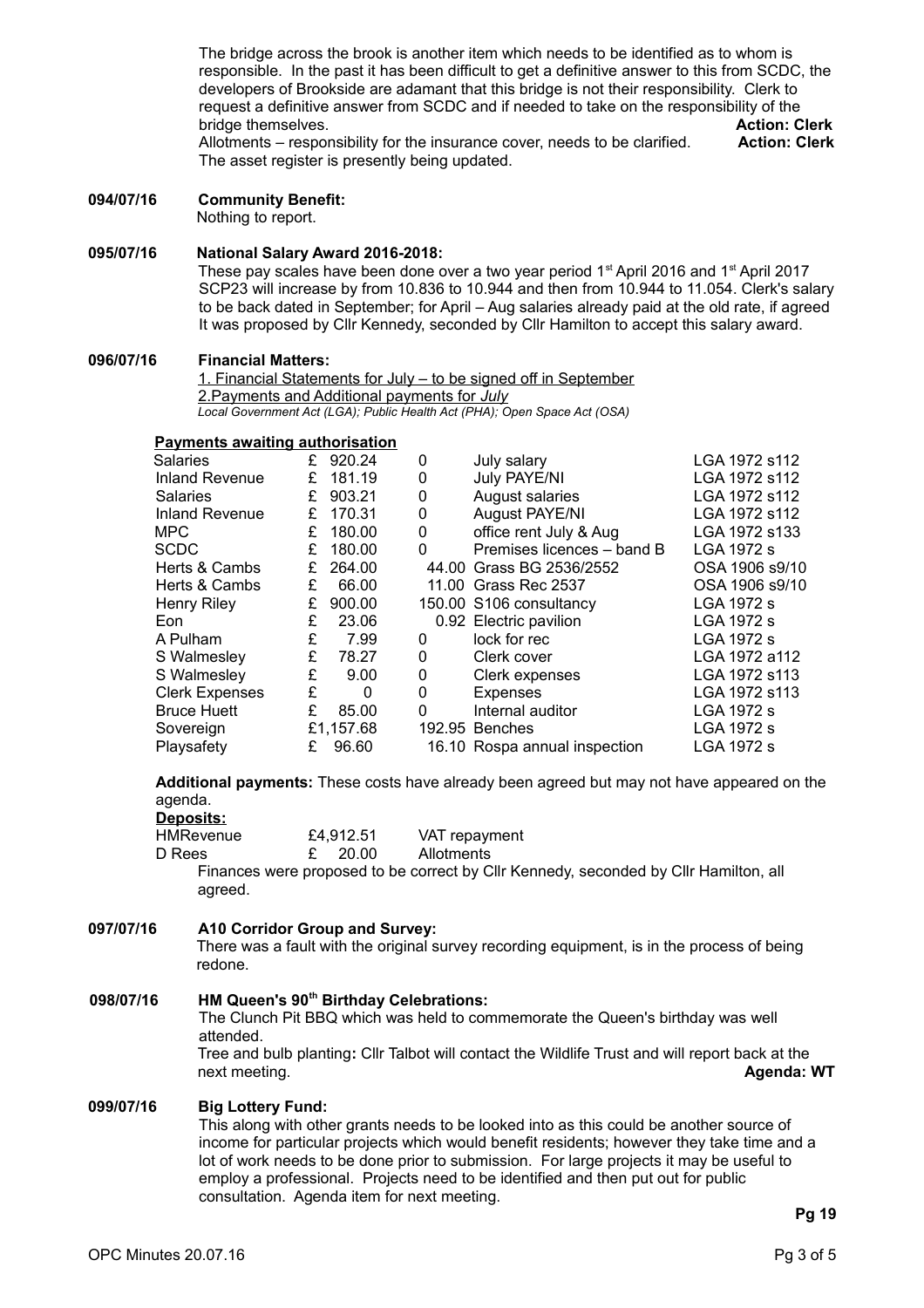### **100/07/16 Recreation Ground:**

Play equipment weekly inspection – all equipment appears to be in working order. The toddlers climbing frame will be refurbished within the next couple of weeks.

### **101/0716 Tennis Courts:** MUGA (Cllr Talbot declared an interest as Mrs Talbot is the Chair of the Tennis Club)

**Request for flood lighting –** Cllr Talbot gave a report on this item and then left the room. Cllr Talbot will look into LED lighting and report at the next meeting. **Action: WT MUGA** - The Tennis Club had originally requested to have the tennis courts cleaned and the lines repainted, however it was decided that all the lines should be painted (tennis, 5-aside football and netball). Three quotes have now been received to clean the courts and repaint all the lines. It was proposed by Cllr Szembel to accept the quotation from 'All About Tennis', seconded by Cllr Kennedy, all agreed. Clerk to notify the contractors. **Action: Clerk Agreement between the Tennis Club and the Parish Council:** Clerk is unable to find an agreement, in speaking with Mrs Towner, the Clerk at the time, who notified the Clerk that there was no actual agreement. An agreement needs to be written up, Cllrs Talbot and Hoptroff to draft an agreement. **Action: WT/CH Action: WT/CH** 

#### **102/07/16 Correspondence and Clerk's Report:** Devolution: link has been sent to Mrs Whiteoak for the email system City Deal: link has been sent to Mrs Whiteoak for the email system Is also on the website (www.orwellparishcouncil.co.uk)

## **103/07/16 Village Maintenance:**

**New Prop for the Mulberry Tree branch:** A quote has been received from Andrew Klose. Some years back Morley Brothers had quoted for this work and it was suggested the clerk contact Morley Brothers to request a new quote, this was not received. It was proposed by Cllr Hamilton that enough time has been spent on this and that he would suggest that Cllr Talbot meet with Andrew Klose and Simon Damant to proceed with the tree prop, this was seconded by Cllr Rees, all agreed. It was also agreed that a cost of up to £500 be made available for this work. **Action: WT** available for this work.

**Grass cutting:** There maybe areas of grass that are not being cut, these may be areas which were normally cut by SCDC, these areas may now be under CCC maintenance and will only be cut twice a year. There are some grassed areas which SCDC have been cutting, for many years, but which actually belong to CCC and have therefore been handed back to CCC to maintain. This was unexpected for CCC and maybe why it has taken time to rectified. The Parish Council are not responsible for any areas which come under either the SCDC or CCC maintenance programme.

**Grass cutting at the Meridan globe:** Has been cut.

**Hedge cutting up the step by Church to Glebe Field:** – Clerk has requested this to be done and has written to the neighbouring house about having the foliage cut back on the other side of the footpath, thus leaving a clear footpath from both sides.

**Trees in the village:** Mr Kenyon met with the Clerk and went over the trees which the Parish Council are responsible for, these include:

Trees on either side of Hurdleditch Road

Trees along Malton Lane

Trees on the Recreation Ground

Oak tree on Meadowcroft Way/Stocks Lane

Mulberry tree on High Street

Tree on Pearmans Close

There are also trees at the Clunch Pit, but this needs further investigation as to which ones were planted by the Parish Council.

A maintenance programme now needs to be implemented. **Action: Clerk**

#### **104/07/16 Village Ranger/Caretaker:**

Cllr Szembel reported that parishes are being asked to take on more responsibility, but it would only be cost effective if there were funds/grants from SCDC and CCC to enable parishes to take on these added responsibilities. Clerk to enquire with other parishes how they are managing these additional requests, one option could be for parishes to work together. **Action: Clerk**